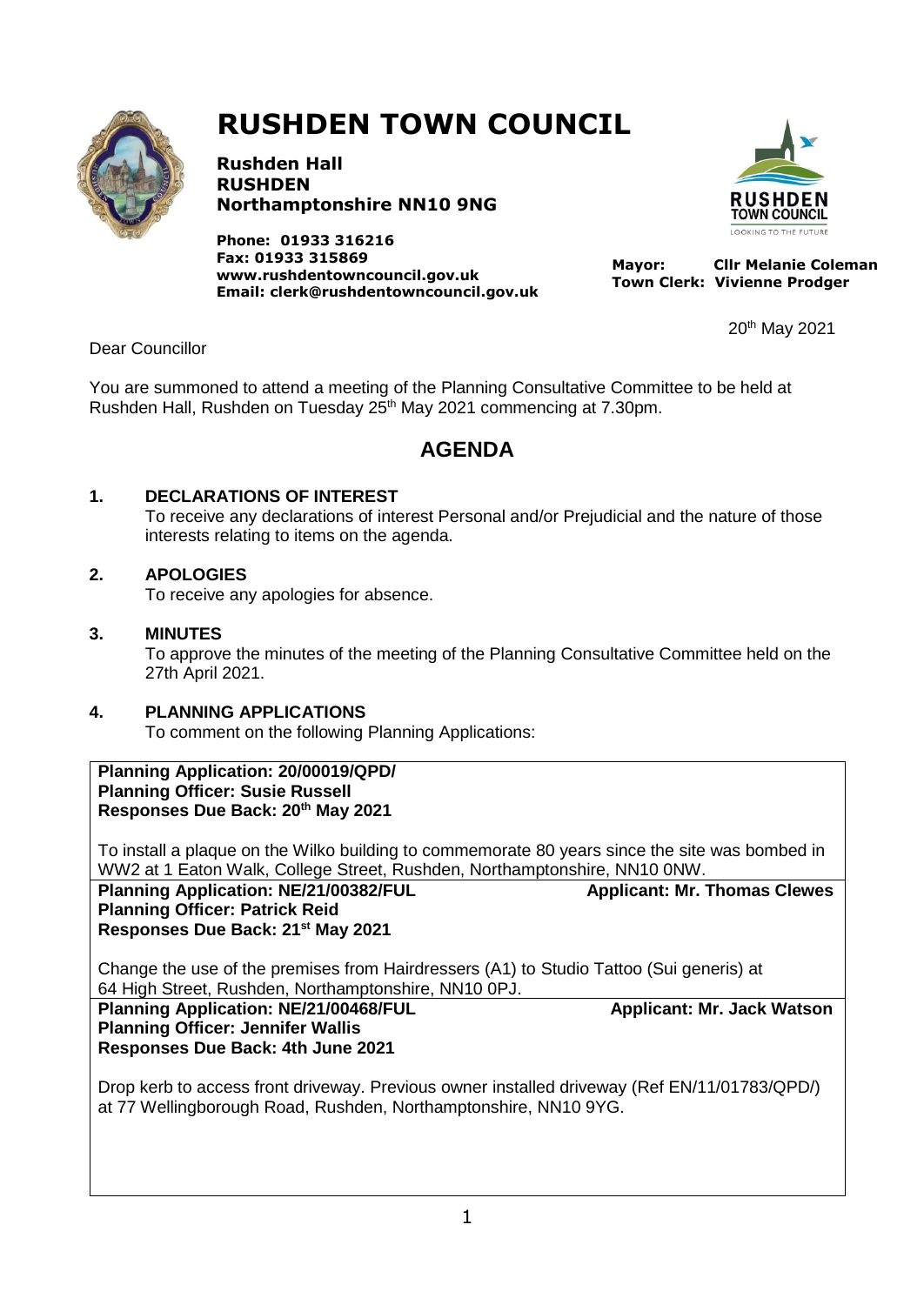| <b>Planning Application: NE/21/00490/FUL</b>                                                        |  |  |
|-----------------------------------------------------------------------------------------------------|--|--|
| Applicant: Miss. Sapphire Watts (Sacred Moss Ltd)                                                   |  |  |
| <b>Planning Officer: Jennifer Wallis</b>                                                            |  |  |
|                                                                                                     |  |  |
| Responses Due Back: 28th May 2021                                                                   |  |  |
|                                                                                                     |  |  |
| Change of use from A1 Retail to Sui Generis Tattoo Parlour at 119A High Street, Rushden,            |  |  |
|                                                                                                     |  |  |
| Northamptonshire, NN10 0NZ.                                                                         |  |  |
| Planning Application: NE/21/00518/OUT                                                               |  |  |
| Applicant: Mr. Mick Callanan (Connolly Homes Ltd)                                                   |  |  |
|                                                                                                     |  |  |
| <b>Planning Officer: Dean Wishart</b>                                                               |  |  |
| Responses Due Back: 21 <sup>st</sup> May 2021 – Been Granted Extension of Time                      |  |  |
|                                                                                                     |  |  |
|                                                                                                     |  |  |
| Outline: For up to 39 Residential Dwellings (All Matters reserved except Access) at Land            |  |  |
| Between Old Railway Line And John Clark Way, Rushden, Northamptonshire.                             |  |  |
| Planning Application: NE/21/00615/FUL<br><b>Applicant: Mrs. Drage</b>                               |  |  |
|                                                                                                     |  |  |
| <b>Planning Officer: Jacqui Colbourne</b>                                                           |  |  |
| Responses Due Back: 21 <sup>st</sup> May 2021                                                       |  |  |
|                                                                                                     |  |  |
|                                                                                                     |  |  |
| Two storey side extension at 96 Greenacre Drive, Rushden, Northamptonshire, NN10 0XA.               |  |  |
| Planning Application: NE/21/00620/FUL<br><b>Applicant: Mr. Tom Larkin</b>                           |  |  |
| <b>Planning Officer: Susie Russell</b>                                                              |  |  |
|                                                                                                     |  |  |
| Responses Due Back: 21 <sup>st</sup> May 2021                                                       |  |  |
|                                                                                                     |  |  |
| Demolition of existing garage and carport and construction of New Detached Garage (Revised          |  |  |
|                                                                                                     |  |  |
| scheme to 20/00567/FUL) at 16 Rose Avenue, Rushden, Northamptonshire, NN10 9NX.                     |  |  |
| Planning Application: NE/21/00622/ADV<br><b>Applicant: Waitrose</b>                                 |  |  |
| <b>Planning Officer: Pete Baish</b>                                                                 |  |  |
|                                                                                                     |  |  |
|                                                                                                     |  |  |
| Responses Due Back: 21 <sup>st</sup> May 2021                                                       |  |  |
|                                                                                                     |  |  |
|                                                                                                     |  |  |
| A number of new and replacement signs in and around the Waitrose store and car park                 |  |  |
| at Waitrose, 1 Crown Way, Rushden, Northamptonshire, NN10 6AX.                                      |  |  |
| Planning Application: NE/21/00632/FUL                                                               |  |  |
| <b>Applicant: Mr. Callum Langley</b>                                                                |  |  |
| <b>Planning Officer: Jennifer Wallis</b>                                                            |  |  |
| Responses Due Back: 21 <sup>st</sup> May 2021                                                       |  |  |
|                                                                                                     |  |  |
|                                                                                                     |  |  |
| Two-storey rear, single storey rear extensions and external alterations to fenestration             |  |  |
| at 27 Hall Avenue, Rushden, Northamptonshire, NN10 9ES.                                             |  |  |
| Planning Application: NE/21/00635/FUL                                                               |  |  |
|                                                                                                     |  |  |
| Applicant: Mrs. Rachel Stallard (Prestige Homeseeker)                                               |  |  |
| <b>Planning Officer: Sunny Bains</b>                                                                |  |  |
| Responses Due Back: 28th May 2021                                                                   |  |  |
|                                                                                                     |  |  |
|                                                                                                     |  |  |
| Grassed area to rear of building adjacent to service road: Conversion to concrete yard area to      |  |  |
| facilitate the efficient despatch of mobile homes and provide level ground floor access to the      |  |  |
|                                                                                                     |  |  |
| building to facilitate product movements in and out. Involves levelling the area and resurfacing    |  |  |
| with concrete, with the addition of a soakaway, retaining wall, fencing, and landscaping up to the  |  |  |
| existing service road and yard areas. Rear elevation of building: Addition of 2no. large galvanised |  |  |
|                                                                                                     |  |  |
| steel roller shutter doors to facilitate the entry and exit of product (mobile homes) into the      |  |  |
| building at ground floor level at Unit 4 Express Business Park, Shipton Way, Rushden,               |  |  |
| Northamptonshire, NN10 6GL.                                                                         |  |  |
|                                                                                                     |  |  |
|                                                                                                     |  |  |
|                                                                                                     |  |  |
|                                                                                                     |  |  |
|                                                                                                     |  |  |
|                                                                                                     |  |  |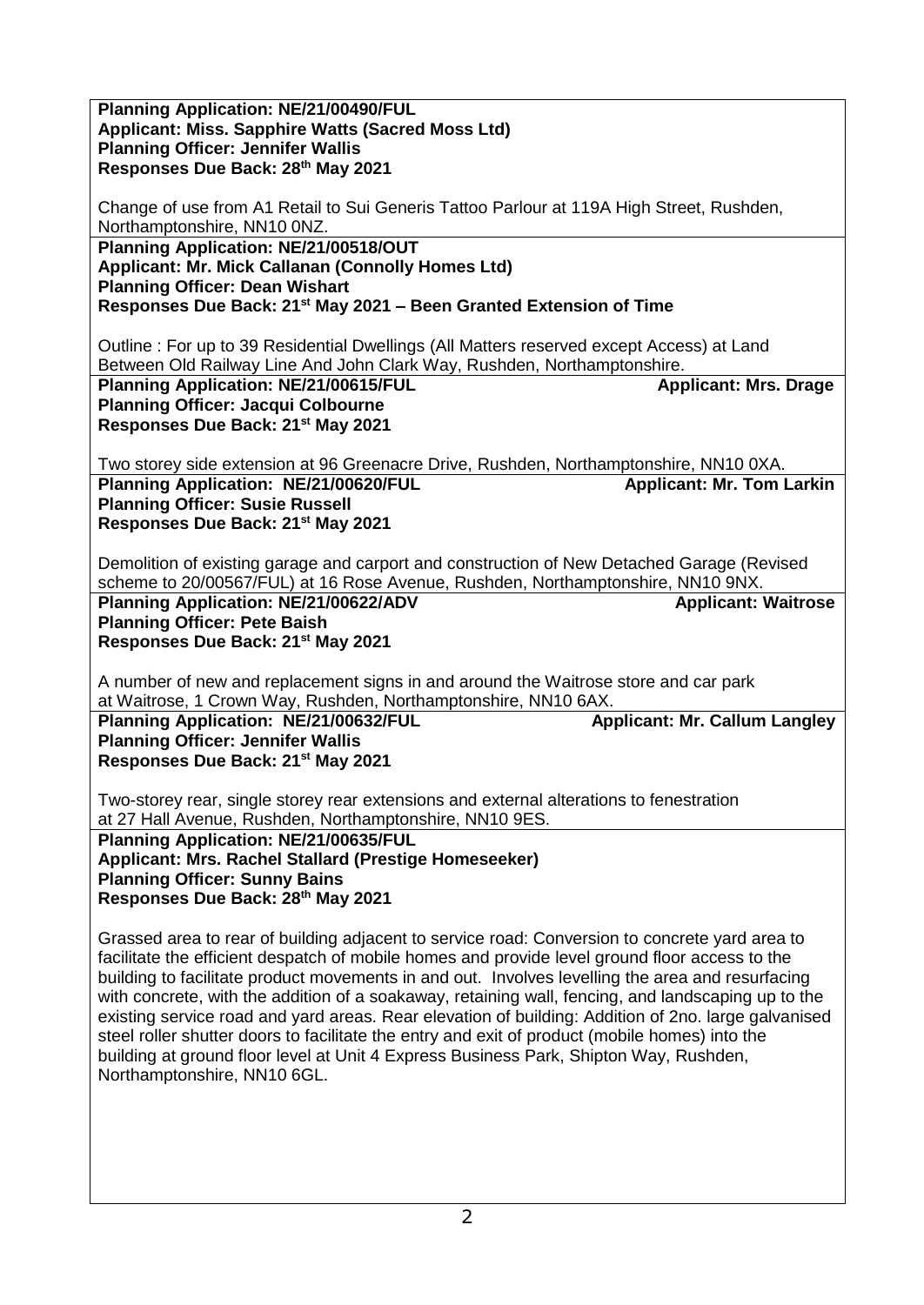| Planning Application: NE/21/00643/ADV                                                                                                                 | <b>Applicant: Shoemaker GP Limited</b> |  |
|-------------------------------------------------------------------------------------------------------------------------------------------------------|----------------------------------------|--|
| <b>Planning Officer: Dean Wishart</b>                                                                                                                 |                                        |  |
| Responses Due Back: 28th May 2021                                                                                                                     |                                        |  |
|                                                                                                                                                       |                                        |  |
| Erection of 9 digital advertisement screens at different locations on Rushden Lakes site. Height                                                      |                                        |  |
| from ground to base of sign - 0 Metres Height - 2.25 Metres Width - 1.4 Metres Depth - 0.28                                                           |                                        |  |
| Metres at Rushden Lakes, Rushden, Northamptonshire.                                                                                                   |                                        |  |
| <b>Planning Application: NE/21/00653/FUL</b>                                                                                                          | Applicant: Miss. Georgina Yoxen        |  |
| <b>Planning Officer: Pete Baish</b>                                                                                                                   |                                        |  |
| Responses Due Back: 4th June 2021                                                                                                                     |                                        |  |
| Application of change of use from footpath to residential curtilage and erection of fence at Land                                                     |                                        |  |
|                                                                                                                                                       |                                        |  |
| Adjacent Fairmead Crescent, Fairmead Crescent, Rushden, Northamptonshire.<br><b>Applicant: Jenny Hayward</b><br>Planning Application: NE/21/00659/FUL |                                        |  |
| <b>Planning Officer: Ian Baish</b>                                                                                                                    |                                        |  |
| Responses Due Back: 28th May 2021                                                                                                                     |                                        |  |
|                                                                                                                                                       |                                        |  |
| Reposition of dwelling consented under NE/21/00079/FUL at 264 Newton Road, Rushden,                                                                   |                                        |  |
| Northamptonshire, NN10 0SY.                                                                                                                           |                                        |  |
| Planning Application: NE/21/00662/FUL                                                                                                                 |                                        |  |
| Applicant: Mr. Adrian McKellar (Pharmaron UK)                                                                                                         |                                        |  |
| <b>Planning Officer: Patrick Reid</b>                                                                                                                 |                                        |  |
| Responses Due Back: 28th May 2021                                                                                                                     |                                        |  |
|                                                                                                                                                       |                                        |  |
| To install a single storey pre-fabricated modular building to form a toilet Block at Pharmaron UK,                                                    |                                        |  |
| Pegasus Way, Rushden, Northamptonshire, NN10 6ER.                                                                                                     |                                        |  |
| <b>Planning Application: NE/21/00678/FUL</b>                                                                                                          | <b>Applicant: Rae</b>                  |  |
| <b>Planning Officer: Jennifer Wallis</b>                                                                                                              |                                        |  |
| Responses Due Back: 28th May 2021                                                                                                                     |                                        |  |
|                                                                                                                                                       |                                        |  |
| Extension to existing garage including loft conversion, 2 new dormer windows to the south                                                             |                                        |  |
| elevation and 2 new roof lights to the north elevation at 6 Heatherbreea Gardens, Rushden,                                                            |                                        |  |
| Northamptonshire, NN10 6EH.                                                                                                                           |                                        |  |
| <b>Planning Application: NE/21/00679/FUL</b>                                                                                                          | <b>Applicant: Mr. Marcin Wojnarek</b>  |  |
| <b>Planning Officer: Susie Russell</b>                                                                                                                |                                        |  |
| Responses Due Back: 28th May 2021                                                                                                                     |                                        |  |
|                                                                                                                                                       |                                        |  |
| Two-storey side extension and front porch at 51 Oakpits Way, Rushden, Northamptonshire, NN10<br>OPP.                                                  |                                        |  |
| Planning Application: NE/21/00691/FUL                                                                                                                 | <b>Applicant: Mr. Stephen Willie</b>   |  |
| <b>Planning Officer: Jacqui Colbourne</b>                                                                                                             |                                        |  |
| Responses Due Back: 4th June 2021                                                                                                                     |                                        |  |
|                                                                                                                                                       |                                        |  |
| Garage to side of dwelling at 313A Wellingborough Road Rushden Northamptonshire NN10 6BB.                                                             |                                        |  |
| Planning Application: NE/21/00697/TPO<br>Applicant: Mr. Mark Richardson (Orbit Housing)                                                               |                                        |  |
| <b>Planning Officer: Brian Ogden</b>                                                                                                                  |                                        |  |
| Responses Due Back: 29th May 2021                                                                                                                     |                                        |  |
|                                                                                                                                                       |                                        |  |
| Various works to T1 Norway Maple; T2 Cypress; T3 Cedar at 1 Chestnut Close, Rushden,                                                                  |                                        |  |
| Northamptonshire, NN10 9RS.                                                                                                                           |                                        |  |
|                                                                                                                                                       |                                        |  |
|                                                                                                                                                       |                                        |  |
|                                                                                                                                                       |                                        |  |
|                                                                                                                                                       |                                        |  |